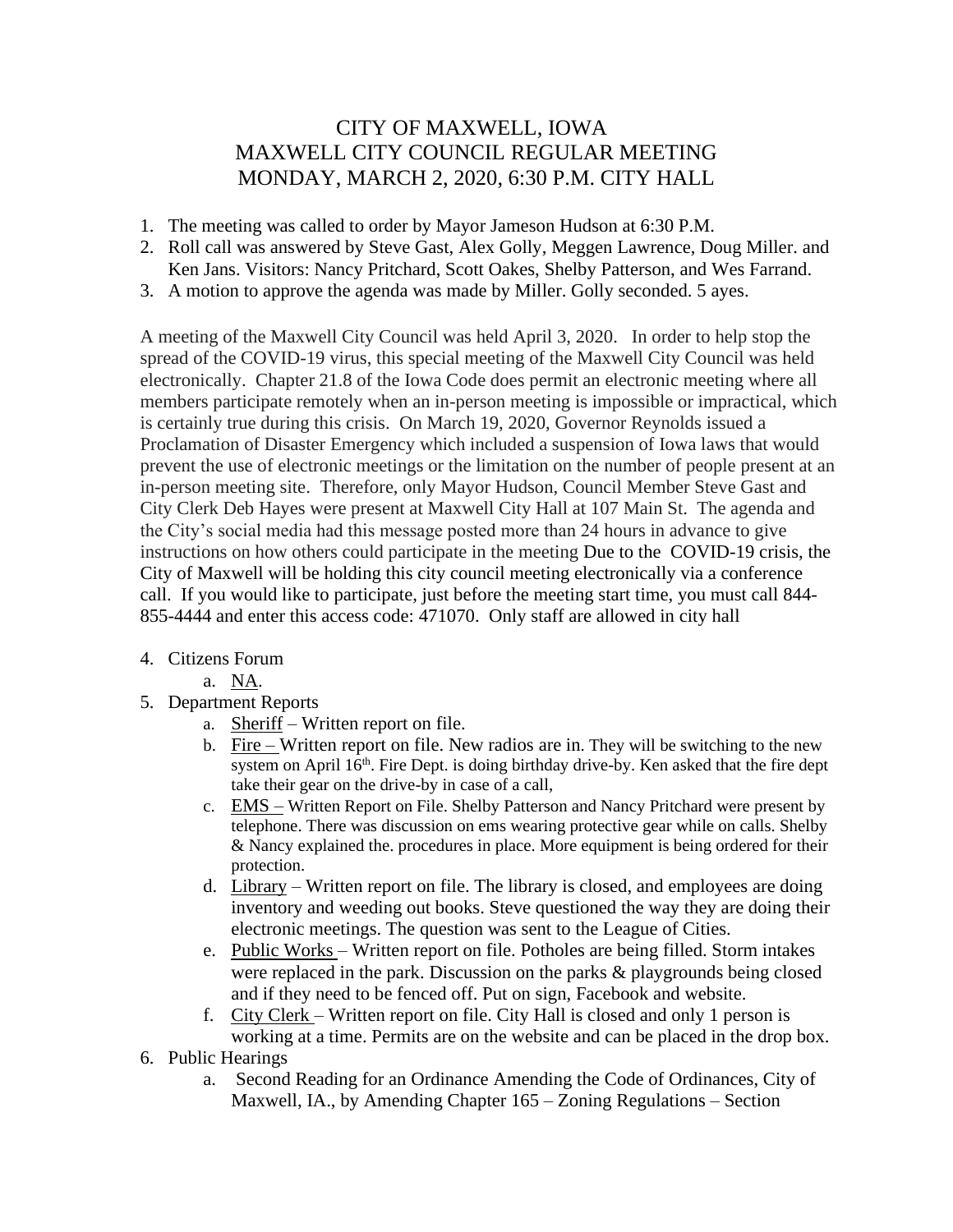165.04, Official Zoning Map from R-E Estate Residential District to R-S Suburban Residential. – Gast moved to open the public hearing. Lawrence seconded. 5 ayes. No Public comments. Jans moved to close the public hearing. Gast seconded. 5 ayes. Gast moved to approve the second reading and waive the third reading of the Ordinance Amending the Code of Ordinances, City of Maxwell, IA., by Amending Chapter 165 – Zoning Regulations – Section 165.04, Official Zoning Map from R-E Estate Residential District to R-S Suburban Residential. Miller seconded. Ken stated that he would like to see smaller lots with affordable housing 4 ayes, 1 nay-Jans.

## 7. Business

- a. Resolution Approving Rock Creek Ridge Estates Plat 2 Gast moved to approve Resolution 2020-09 a Resolution Approving Rock Creek Ridge Estates Preliminary Plat with the changes recommended in the Engineers report. There is a 2.25% increase which is slightly under what was budgeted. Gast moved to authorize the mayor to sign the Law Enforcement Services Contact. Jans seconded. 5 ayes
- b. Approval of 2020 Insurance Renewal and Decision on Options. –. Gast moved to approve Options 1 & 2 as well as Limited Pollution Exclusion Exception for Water & Wastewater Plants, Data Compromise/Cyber Solutions, & \* Replacement Cost of First Response Vehicles. Jans seconded. 5 ayes.
- c. Discussion on Truck Replacement –After much discussion it was recommended that Tony go back to Karl Chevrolet and Truck Equipment and get clarification.on the quotes. They also suggested that the bids be more organized.
- d. Approval for Updated Appraisal and Review Appraisal for WWTP Drive Acquisition – Gast moved to approve the update of the appraisal and the handdrawn sketch of a concept design for a development in that area. Jans seconded. 5 ayes.
- e. Discussion and action on Sidwell Concept Design Approved in previous action.
- f. Discussion on Financial Help for River and Park Clean-up Group Postpone due to COVID-19.
- g. Discussion and Action on Requested Changes to the Code of Ordinances Some changes to the code of ordinances was left out of the update. Jans moved to move forward with the ordinance changes. Golly seconded. 5 ayes. Clerk instructed to publish the public hearing.
- h. Decision on Proposal for City Hall Furnace Replacement- Bids were discussed. Bids were not equal to the type of work to be done. Clerk instructed to ask for new bids.
- i. Discussion on Dog Nuisances Discussion of complaints of dog waste left on public and private properties. Residents need to fill out complaints and take clear pictures of the dog and owner so that they can be identified.
- j. Discussion and Action on a Resolution Waiving Utility Bill Late Fees This resolution would waive all late fees, shut-offs and liens on water bills until this COVID -19 crisis is over. Lawrence moved to approve Resolution 2020-10 A Resolution Waiving Utility Bill Late Fees. Miller seconded. 5 ayes.
- k. Discussion and Action on A Bond Counsel Engagement Agreement with Ahlers & Cooney for Planning & Design Loan. – This loan is part of the WWTP loan. There will be more paperwork once that loan is taken out. Gast moved to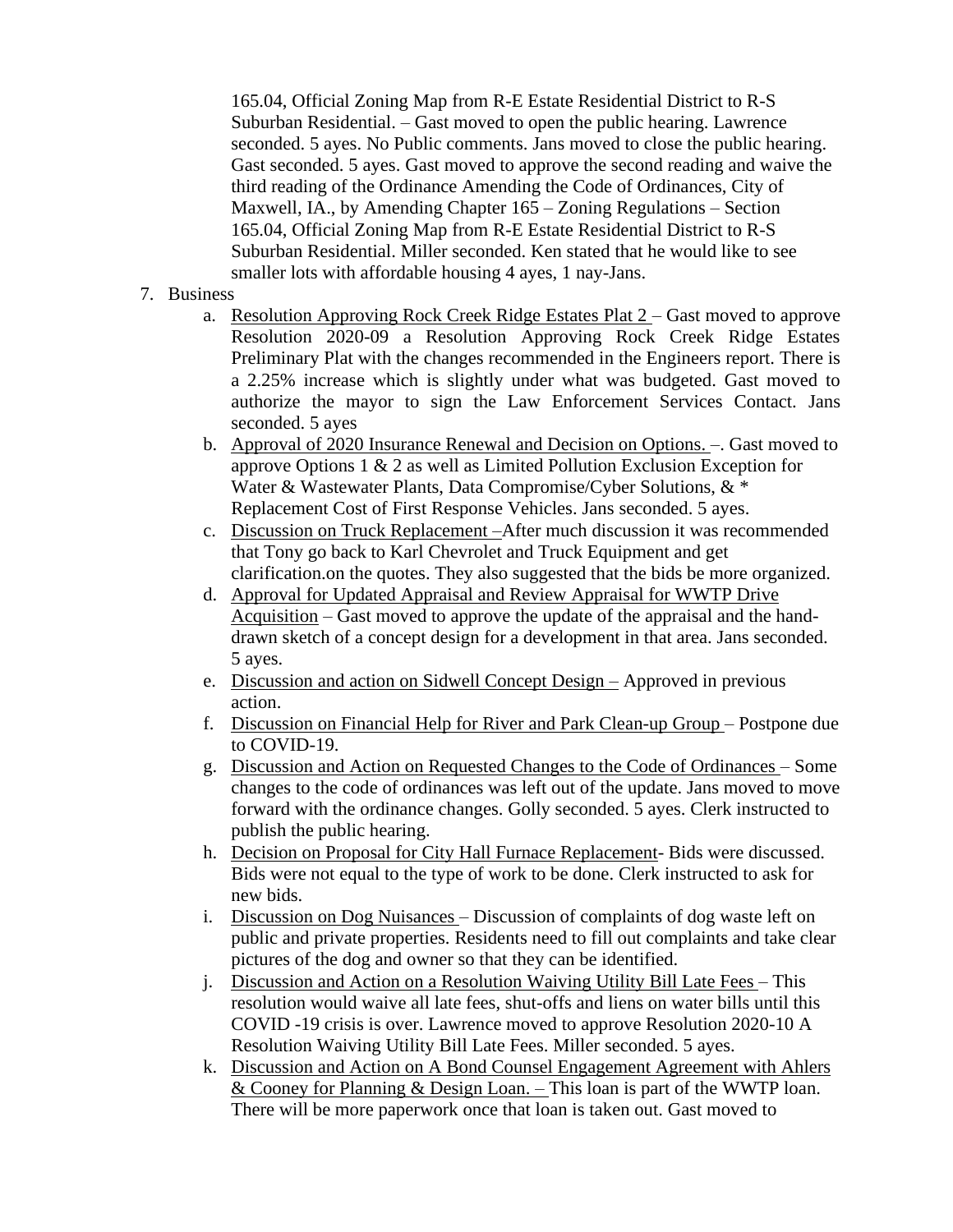authorize the Mayor to sign the Engagement Agreement with Ahlers & Cooney. Miller seconded. 5 ayes.

- l. Resolution Fixing Date for a Meeting on the Proposition to Authorize a Loan and Disbursement Agreement and the Issuance of Notes to Evidence the Obligations to the City. – Gast moved to approve Resolution 2020-11 A Resolution Fixing Date for a Meeting on the Proposition to Authorize a Loan and Disbursement Agreement and the Issuance of Notes to Evidence the Obligations to the City. Golly seconded. 5 ayes.
- m. Adoption of an Ordinance Restricting Campers Located on Private Property. The city has received several complaints about people parking the campers in their front yard or occupying them for an extended time. Steve gave the council ordinances from 3 different cities. The council is to read the ordinances, do some research and offer any ideas for an ordinance for recreational vehicles in Maxwell.
- 8. Council and Mayor Reports
	- a. COVID-19 Community Preparedness Plan There have been things done to help stop the spread of COVID-19. City Hall & Library are closed to public. Only one staff member is working in the office and library at a time., Council Board meetings are held electronically with the council meeting also broadcasted on YouTube. Parks and Playgrounds are now closed to the public. Other adjustments maybe made in the future.
	- b. Complaints Cats problems- City will start trapping with live traps. 609 Main St- will start abandon building procedures.
	- c. Alex Golly -!) Kids are climbing on the tank. Do we need to put up signs? 2) What are the locates on Baldwin? Wes said that the are doing road samples for the repaving project. 3) Alex asked Wes about the building redesign that was talked about at the last meeting. They are about ready to present new spec for the building.
	- d. Meggen Lawrence  $-1$ ) Meggen had a resident talk to her about a family allowing their kids to ride go-carts in their yard. They also drive them into the road. Clerk will pas the information onto the sheriff's office. 2) She was told that there was a black firebird and navy-blue dodge pick-up racing in town on April 3. 3) Resident thought that the bids for the furnace should go out to all businesses that participated.
	- e. Doug Miller  $-1$ ) Doug would like to investigate buying the whole parcel of land for the lagoon entrance. 2) This would be a good time to get residents to clean up their properties to make the town look nice.
	- f. Jameson Hudson –1) Clean-up day maybe cancelled due to COVID-19. The decision will be made at the May meeting. 2) Steve asked about the insurance for the Farmer's Market. Clerk ask city's insurance company and the Farmer's Market is covered, but it would be a good idea that vendors had their own insurance. Jameson thanked the Council for their hard work & supporting the development.
- 9. Consent Agenda
- **1)** Gast moved to accept the March 2, 2020 minutes, March 9, 2020 Minutes, & current bills. Golly seconded. 5 ayes.
- **2)** Bills presented were as follows:

## CLAIMS REPORT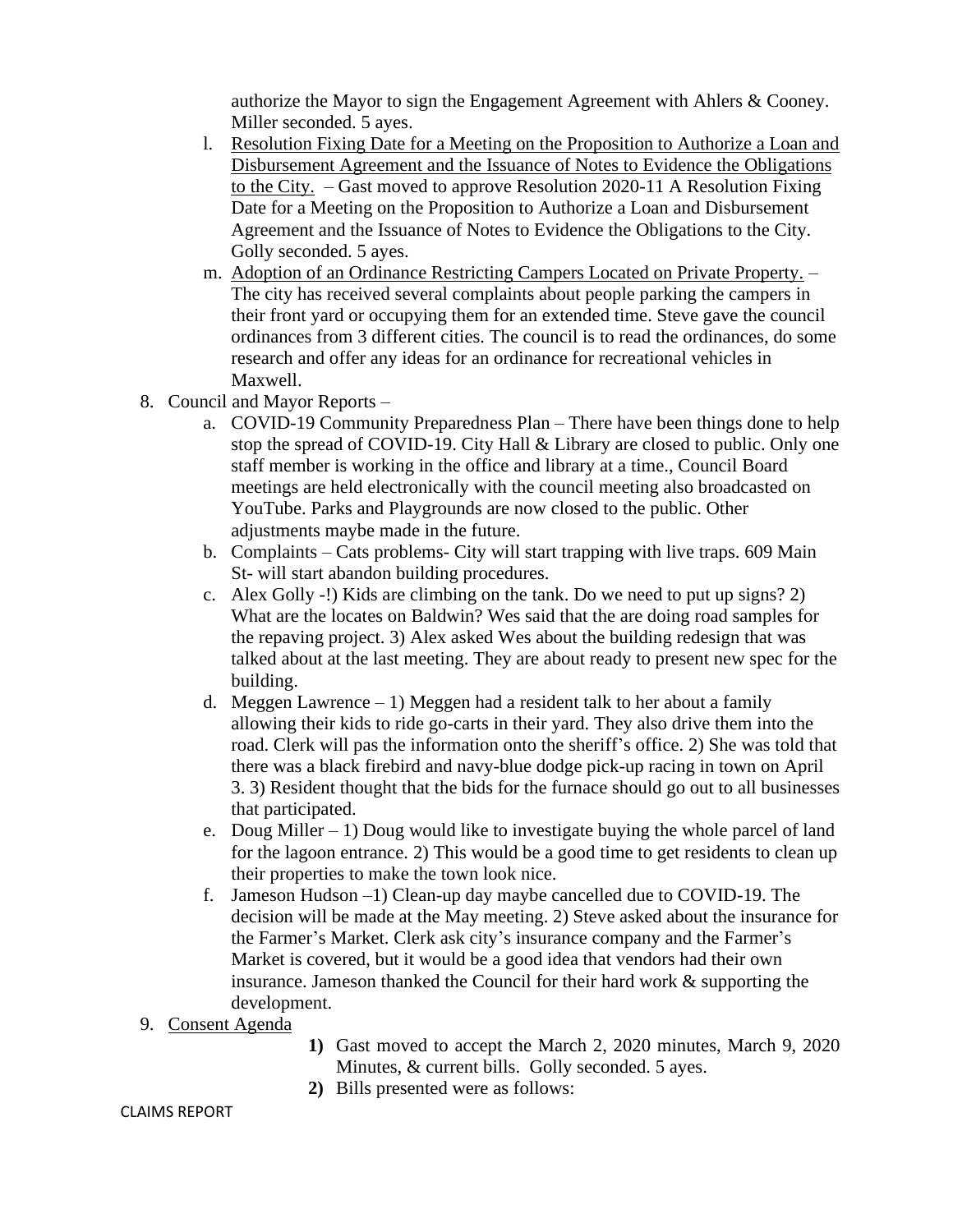| <b>VENDOR</b>                                                | <b>REFERENCE</b>                      |     | <b>AMOUNT</b> |
|--------------------------------------------------------------|---------------------------------------|-----|---------------|
| AFLAC                                                        | <b>AFLAC CANCER</b>                   | \$  | 252.48        |
| AHLERS & COONEY P.C.                                         | Bond related work                     | \$  | 336.00        |
| <b>ALLIANT ENERGY</b>                                        | <b>MONTHLY UTILITY BILL</b>           | \$  | 5,149.30      |
| <b>BADGER METER</b>                                          | <b>CELLULAR READS - WATER METERS</b>  | \$  | 376.47        |
| <b>BANLEACO</b>                                              | PRINTER/OVERAGES                      | \$  | 231.92        |
| <b>BROCK BURTON</b>                                          | TAIL LAMP FOR 609                     | \$  | 26.49         |
| CALDWELL, BRIERLY, & CHALUPA LLC                             | NEW FIRE 28E AGREEMENT                | \$  | 168.00        |
| <b>CASEY'S BUSINESS MASTERCARD</b>                           | <b>MONTHLY GAS &amp; DIESEL</b>       | \$  | 305.34        |
| CENTRAL IOWA SHORTLINE LLC                                   | SCREW, NUTS, BOLTS, CLAMPS, HANDLE    | \$  | 112.67        |
| CHICK-A-PEN-HILL                                             | <b>REPAIR &amp; RECONDITION LIGHT</b> | \$  | 1,198.00      |
| <b>CHITTY GARBAGE SERVICE</b>                                | <b>MONTHLY GARBAGE</b>                | \$  | 4,938.70      |
| <b>CIT SEWER SOLUTIONS</b>                                   | STORM SEWER LINE CLEANING             | \$  | 2,400.00      |
| <b>CONSUMERS ENERGY</b>                                      | <b>RCH ELECTRIC</b>                   | \$  | 52.00         |
| <b>CUMMINS CENTRAL POWER, LLC</b>                            | <b>INSPECTION OF GENERATOR</b>        | \$  | 526.49        |
| <b>CYCLONE AWARDS &amp; ENGRAVING</b>                        | <b>BETTERMENT AWARDS</b>              | \$  | 36.00         |
| <b>EMERGENCY MEDICAL PRODUCTS</b>                            | <b>GLOVES, GASTRIC ACCESS KITS</b>    | \$  | 432.11        |
| <b>DB IOWA HOLDINGS</b>                                      | PUBLIC HEARING, MINUTES, BUDGET       | \$  | 658.64        |
| gWORKS                                                       | <b>W2 PACKAGE &amp; ENVELOPES</b>     | \$  | 58.66         |
| INDEPENDANT PUBLIC ADVISORS                                  | <b>QUARTERLY RETAINER SERVICES</b>    | \$  | 2,000.00      |
| <b>IOWA REGIONAL UTILITIES ASSOC</b>                         | <b>RCH WATER</b>                      | \$  | 378.52        |
| <b>IPERS</b>                                                 | <b>IPERS</b>                          | \$  | 1,529.12      |
| <b>KEYSTONE LABORATORIES INC</b>                             | #1D01391-SOLIDS, BOD, NITROGEN        | \$  | 309.00        |
| <b>MAXWELL STATE BANK</b>                                    | FED/FICA TAXES                        | \$  | 2,450.94      |
| <b>PAUL NESS</b>                                             | <b>BRACKETS FOR SHOP</b>              | \$  | 65.31         |
| PETTY CASH                                                   | <b>POSTAGE</b>                        | \$  | 7.60          |
| <b>MAXWELL POST OFFICE</b>                                   | 4 ROLLS OF STAMPS                     | \$  | 220.00        |
| SAFE BUILDING COMPLIANCE & TEC 906 BALDWIN BLDG & 2 ELECTRIC |                                       | \$  | 361.94        |
| <b>SNYDER &amp; ASSOCIATES</b>                               | 119.0266.01-10-WWTP IMPROVEMTS        |     | \$18,916.03   |
| ST PAUL STAMP WORKS INC                                      | <b>ANIMAL TAGS</b>                    | \$  | 90.61         |
| <b>STAPLES CREDIT PLAN</b>                                   | FOLDERS, INK RIBBON, KLEENEX, ENV     | \$  | 364.91        |
| SYNCB/AMAZON                                                 | UNDERPAYMENTS FOR DEC-MARCH           | \$  | 70.60         |
| TREASURER-STATE OF IOWA                                      | <b>STATE TAXES</b>                    | \$  | 1,222.00      |
| U.S. BANK                                                    | UTV/ATV/GOLFCART STICKERS             | \$  | 97.07         |
| <b>US CELLULAR</b>                                           | <b>MONTHLY CELL PHONE</b>             | \$  | 203.90        |
| <b>USABlueBook</b>                                           | <b>TESTING SUPPLIES AND BATTERIES</b> | \$  | 503.24        |
| WINDSTREAM                                                   | 091143516-INTERNET & PHONE            | \$  | 566.54        |
| <b>Accounts Payable Total</b>                                |                                       |     | \$46,616.60   |
| Total Paid On: 3/11/20                                       |                                       | \$  | 4,162.85      |
| Total Paid On: 3/25/20                                       |                                       | \$. | 4,239.78      |
| <b>Total Payroll Paid</b>                                    |                                       | \$  | 8,402.63      |
| ***** REPORT TOTAL *****                                     |                                       |     | \$55,019.23   |
|                                                              |                                       |     |               |

Expenses By Fund Mar 03, 2020-April 1, 2020